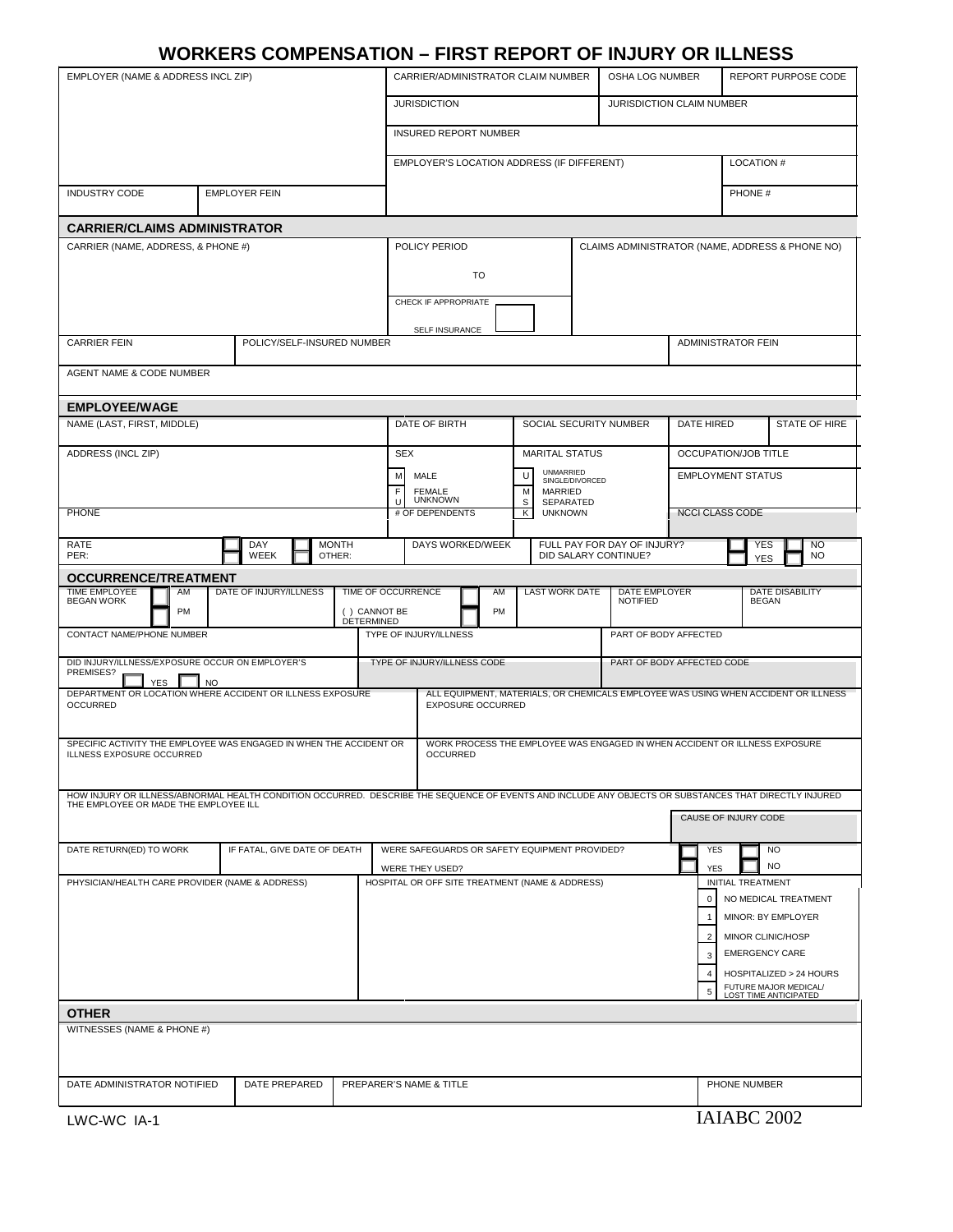## **EMPLOYER'S INSTRUCTIONS**

#### **DO NOT ENTER DATA IN SHADED FIELDS**

## DATES:

Enter all dates in MM/DD/YY format.

## INDUSTRY CODE:

This is the code which represents the nature of the employer's business, which is contained in the Standard Industrial Classification Manual or the North American Industry Classification System, published by the Federal Office of Management and Budget.

## CARRIER:

The licensed business entity issuing a contract of insurance and assuming financial responsibility on behalf of the employer of the claimant.

## CLAIMS ADMINISTRATOR:

Enter the name of the carrier, third party administrator, state fund, or self-insured responsible for administering the claim.

## AGENT NAME & CODE NUMBER:

Enter the name of your insurance agent and his/her code number if known. This information can be found on your insurance policy.

## OCCUPATION/JOB TITLE:

This is the primary occupation of the claimant at the time of the accident or exposure.

## EMPLOYMENT STATUS:

|              |           | Indicate the employee's work status. The valid choices are: |              |
|--------------|-----------|-------------------------------------------------------------|--------------|
| Full-Time    | On Strike | Unknown                                                     | Volunteer    |
| Part-Time    | Disabled  | Apprenticeship Full-Time                                    | Seasonal     |
| Not Employed | Retired   | Apprenticeship Part-Time                                    | Piece Worker |

#### DATE DISABILITY BEGAN:

The first day on which the claimant originally lost time from work due to the occupation injury or disease or as otherwise designated by statute.

## CONTACT NAME/PHONE NUMBER:

Enter the name of the individual at the employer's premises to be contacted for additional information.

#### TYPE OF INJURY/ILLNESS:

Briefly describe the nature of the injury or illness, (eg. Lacerations to the forearm).

#### PART OF BODY AFFECTED:

Indicate the part of body affected by the injury/illness, (eg. Right forearm, lower back).

## DEPARTMENT OR LOCATION WHERE ACCIDENT OR ILLNESS EXPOSURE OCCURRED: (eg. Maintenance Department or Client's office at 452 Monroe St., Washington, DC 26210)

If the accident or illness exposure did not occur on the employer's premises, enter address or location. Be specific.

LWC-WC IA-1 IAIABC 2002